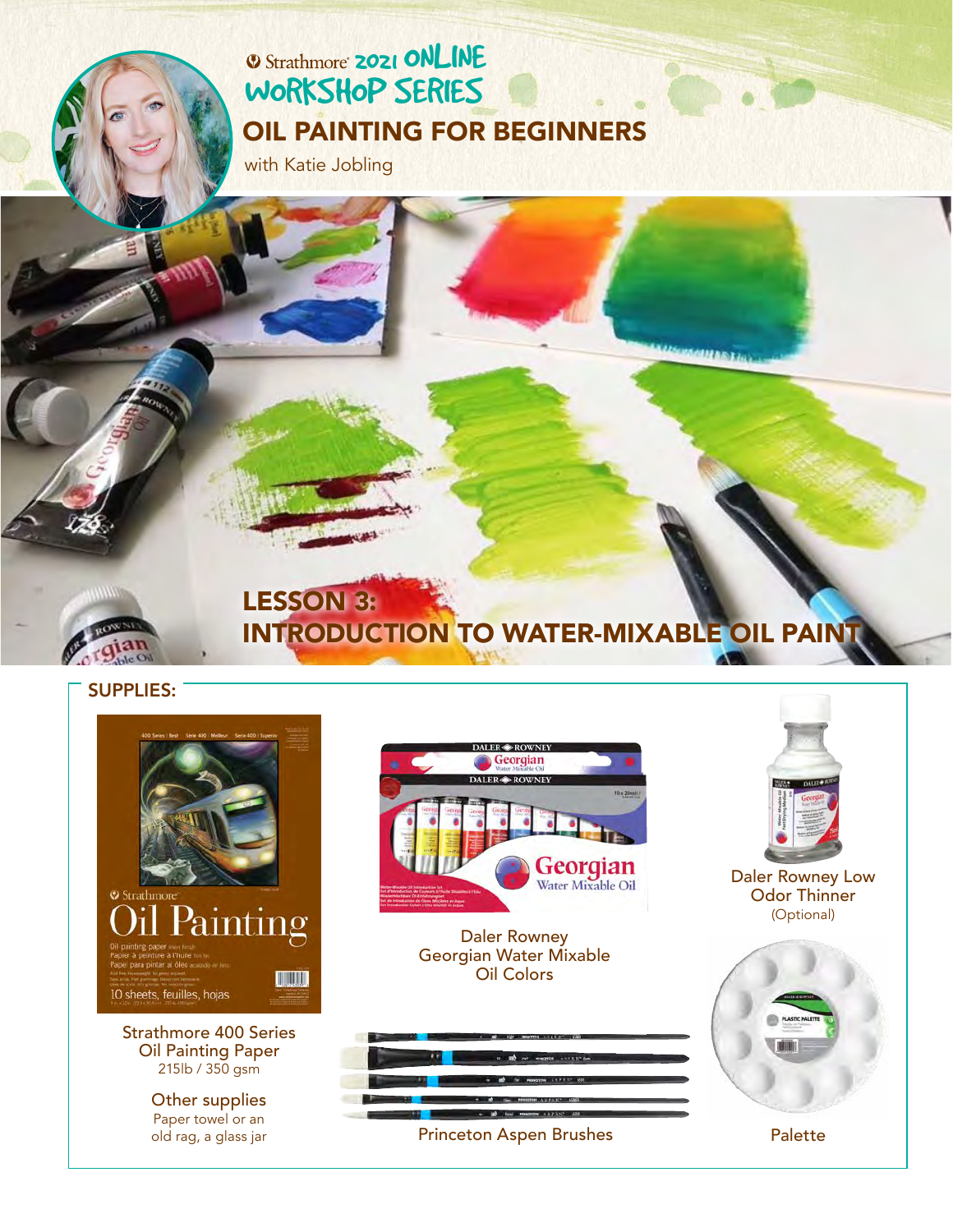## Introduction to Water-Mixable Oil Paint

In lesson 3 we will cover the basics of watermixable oil painting, including learning different techniques and some fun exercises to build your confidence.

This class is all about experimenting, gaining confidence with oils, and having fun.

Safety: Try to use oils/solvents in a well ventilated space and avoid using a bedroom where you will be sleeping. Solvent fumes can have a negative effect if breathed in. Also take care not to get oils/solvent on your skin as much as possible. Feel free to wear nitrile gloves if you feel more comfortable.

## What are Water-Mixable Oils?

Water-mixable oils are just like regular oil paints, but they have been chemically modified so that they can be thinned, mixed, and washed using

water. This means that artists can enjoy the benefits of oil painting without the need for harsh solvents.



# WATER-MIXABLE OIL PAINTING TECHNIQUES

#### 'Fat Over Lean'

The 'fat over lean' rule is one that you will understand the more you paint. It ensures the stability of your painting, so that it doesn't crack over time.

Lean: The idea is that the first layers of your painting are 'lean' or 'thin'. This means there is less oil in them and that they will dry quickly. A lean layer can be achieved by adding water. (Think of it like adding ice cubes to a drink. They bulk it out, but essentially they dilute your mixture).

**Fat:** The latter layers of your painting want to be 'fat'. This means there is more oil content in

them, either with the paint itself or by adding a medium. Having more oil in your mixture will slow the drying time unless you have a fast drying medium, that is the exception.

If you ensure your lower layers dry first, there will be no movement underneath once your top layers are drying which prevents cracking.

It's also worth noting that technically speaking, oil paint doesn't 'dry' but oxidizes. For the on paint doesn't dry but oxidizes, for the<br>purpose of this class, we will be using the term parpose of this elass, we will be asing the term<br>drying, as it is easier to understand.

> **2021 ONLINE** [WORKSHOP SERIES](https://www.strathmoreartiststudio.com/)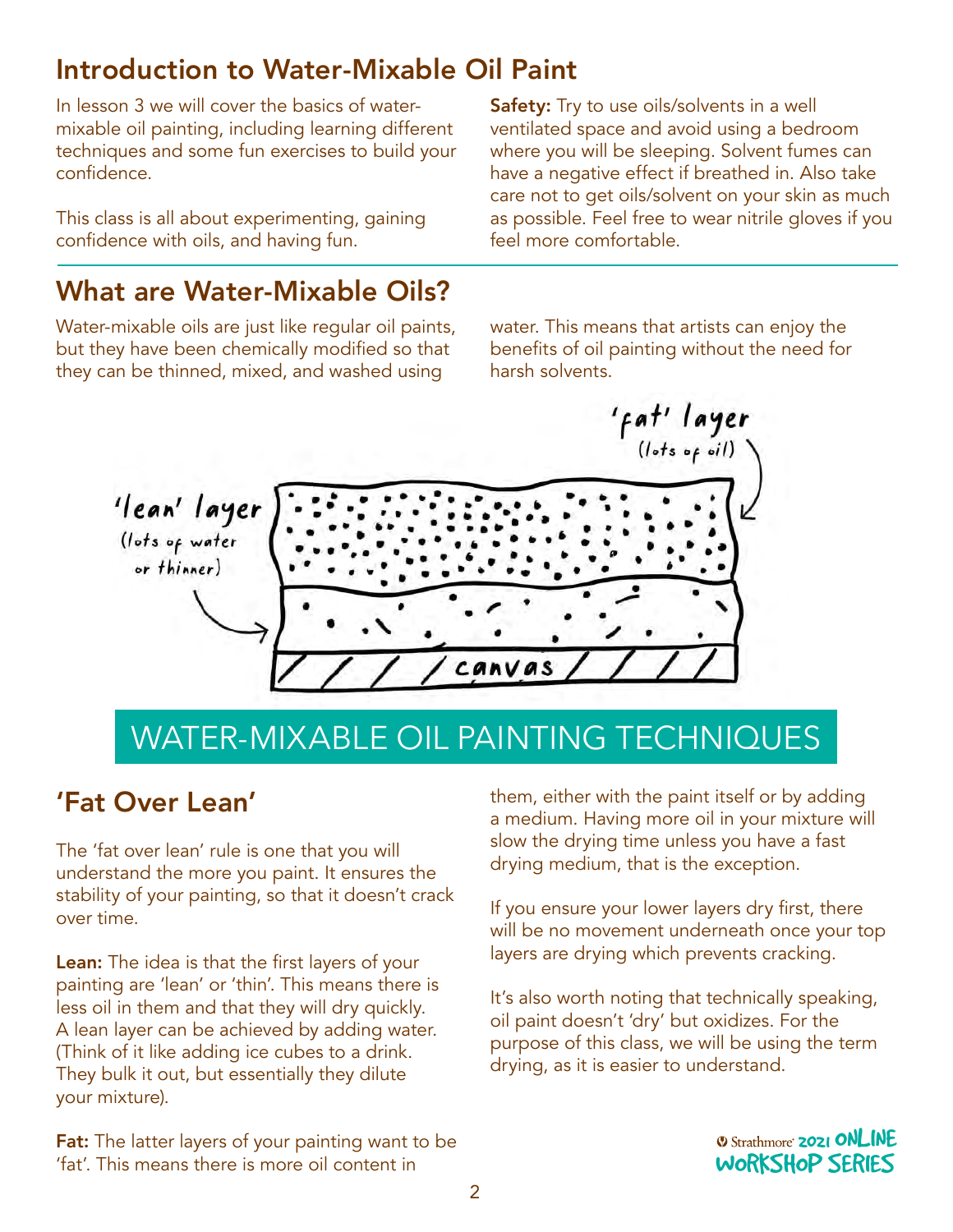

Oil paints are incredible at blending, it is one of their best features. You can blend with a clean brush, but I usually like to blend with a color into another. You can use a mixture of diagonal and

horizontal brush strokes to create a soft blend. You can also use a palette knife to create a seamless blend with lots of texture.



Impasto is an oil painting technique where the paint is applied thick creating lots of texture. It can be achieved by using a palette knife or thick oil paint with a stiff brush.

**Remember:** Some pigments are stronger than others. Mix colors in small amounts first, then when you've mixed your desired color, add more paint.

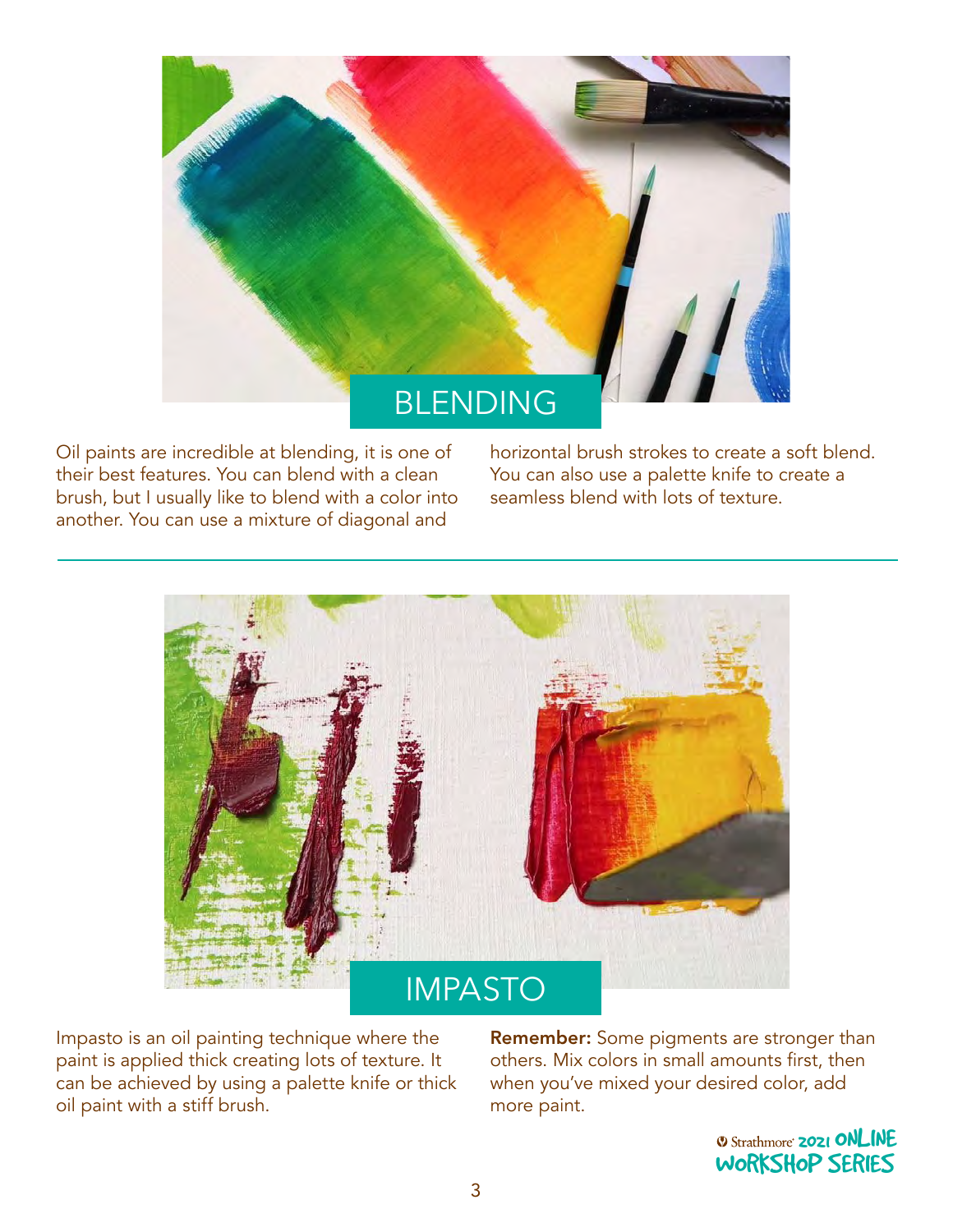

The most common brush shapes are round, flat, filbert, and bright. Experiment with brushes and brush strokes to see what feels easiest for you.

Remember: Use a big brush for a large area and a small brush for details.



Wait - before you grab your pencil! You can use a watered down paint mixture to sketch your painting. This works brilliantly because it adds another layer to your painting, rather than creating indents or adding graphite into your

painting. It is also easy to 'erase' with a bit of water, to wipe away your sketch lines. Try sketching something out in your sketchpad using watered down paint. It could even be a paint tube as a still life!